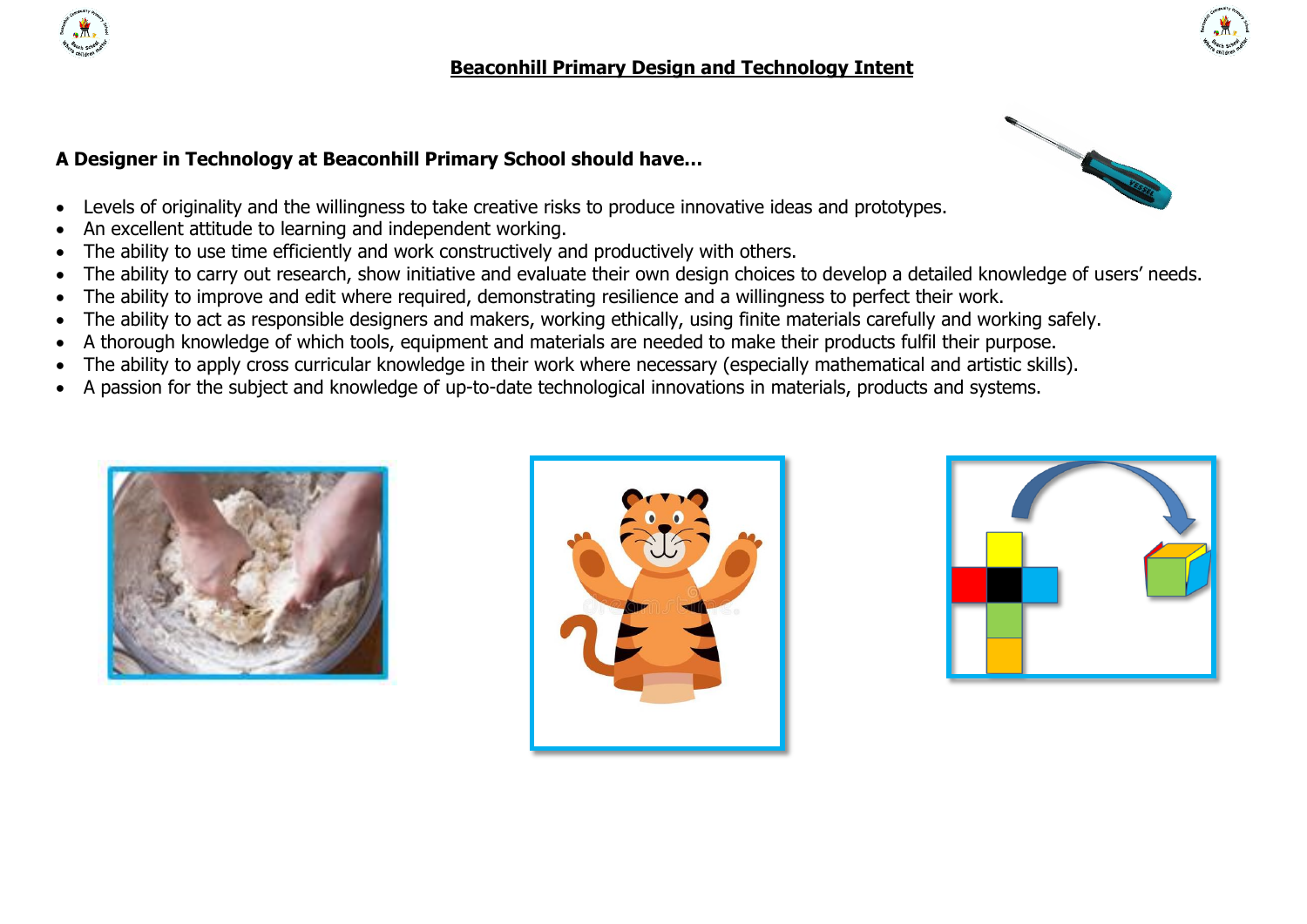



## **Design and Technology Overview**

This curriculum map ensures that skills, knowledge and understanding are developed systematically across a subject.

|                    | <b>Autumn 1</b>                            | <b>Autumn 2</b> | <b>Spring 1</b>                                                | <b>Spring 2</b> | <b>Summer 1</b>                                                | <b>Summer 2</b> |
|--------------------|--------------------------------------------|-----------------|----------------------------------------------------------------|-----------------|----------------------------------------------------------------|-----------------|
| <b>Key Stage 1</b> | 2 year rolling programme<br>Year B: Pizzas |                 | 2 year rolling programme<br>Year A: Mechanisms: Moving Stories |                 | 2 year rolling programme<br>Year A: Puppets<br>Year B: Bridges |                 |
| Year 3             | Sandwiches                                 |                 | <b>Structures</b>                                              |                 | Tie Dye                                                        |                 |
| Year 4             | <b>Scones</b>                              |                 | <b>Loch Ness Monster</b>                                       |                 | <b>Electrical Systems</b>                                      |                 |
| Year 5             |                                            | Flapjacks       | <b>Moving Parts</b>                                            |                 | Beach bags                                                     |                 |
| Year <sub>6</sub>  |                                            | Fajitas         | Ancient Mayans: Textiles and Weaving                           |                 | Fairground Structure and Electrical Systems                    |                 |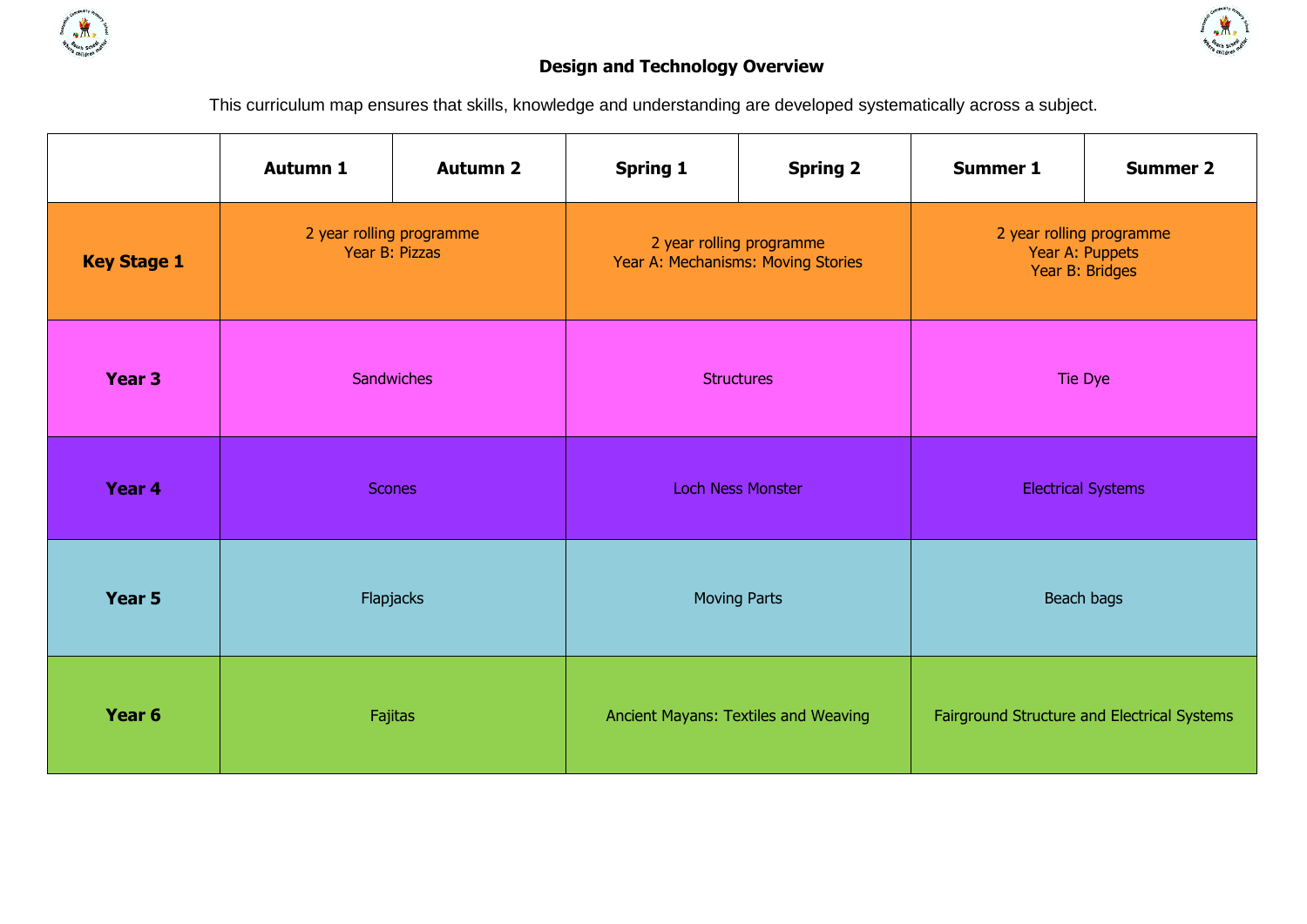



## **Design Technology Curriculum Map**

This curriculum map ensures that skills, knowledge and understanding are developed systematically across a subject.

| <b>Nursery</b>   | <b>Physical Development</b><br>Use large-muscle movements to wave<br>flags and streamers,<br>paint and make marks.<br>Choose the right resources to carry out<br>their own plan.<br>Use one-handed tools and equipment,<br>for example, making snips in paper<br>with scissors.                                                                                                                                                                              | <b>Expressive Arts and Design</b><br>buildings and a park.<br>express them.<br>represent objects. | Make imaginative and complex 'small<br>worlds' with blocks and construction<br>kits, such as a city with different<br>Explore different materials freely, in<br>order to develop their ideas about how<br>to use them and what to make.<br>Develop their own ideas and then<br>decide which materials to use to<br>Create closed shapes with continuous<br>lines, and begin to use these shapes to | <b>Personal, Social and Emotional</b><br><b>Development</b><br>• Select and use activities and<br>resources, with help when needed.<br>This helps them to achieve a goal they<br>have chosen or one which is suggested<br>to them.<br><b>Understanding The World</b><br>Explore how things work.                                                                                                                                                             |
|------------------|--------------------------------------------------------------------------------------------------------------------------------------------------------------------------------------------------------------------------------------------------------------------------------------------------------------------------------------------------------------------------------------------------------------------------------------------------------------|---------------------------------------------------------------------------------------------------|----------------------------------------------------------------------------------------------------------------------------------------------------------------------------------------------------------------------------------------------------------------------------------------------------------------------------------------------------------------------------------------------------|--------------------------------------------------------------------------------------------------------------------------------------------------------------------------------------------------------------------------------------------------------------------------------------------------------------------------------------------------------------------------------------------------------------------------------------------------------------|
| <b>Reception</b> | <b>Physical Development</b><br>• Progress towards a more fluent style of moving, with developing<br>control and grace.<br>• Develop their small motor skills so that they can use a range of<br>tools competently, safely and confidently.<br>• Use their core muscle strength to achieve a good posture<br>• When sitting at a table or sitting on the floor.<br><b>ELG</b><br>Use a range of small tools, including scissors, paintbrushes and<br>cutlery. |                                                                                                   | <b>Expressive Arts and Design</b><br>their ideas and feelings.<br><b>ELG</b><br>and function.                                                                                                                                                                                                                                                                                                      | • Explore, use and refine a variety of artistic effects to express<br>• Return to and build on their previous learning, refining ideas and<br>developing their ability to represent them.<br>• Create collaboratively, sharing ideas, resources and skills.<br>· Safely use and explore a variety of materials, tools and<br>techniques, experimenting with colour, design, texture, form<br>· Share their creations, explaining the process they have used. |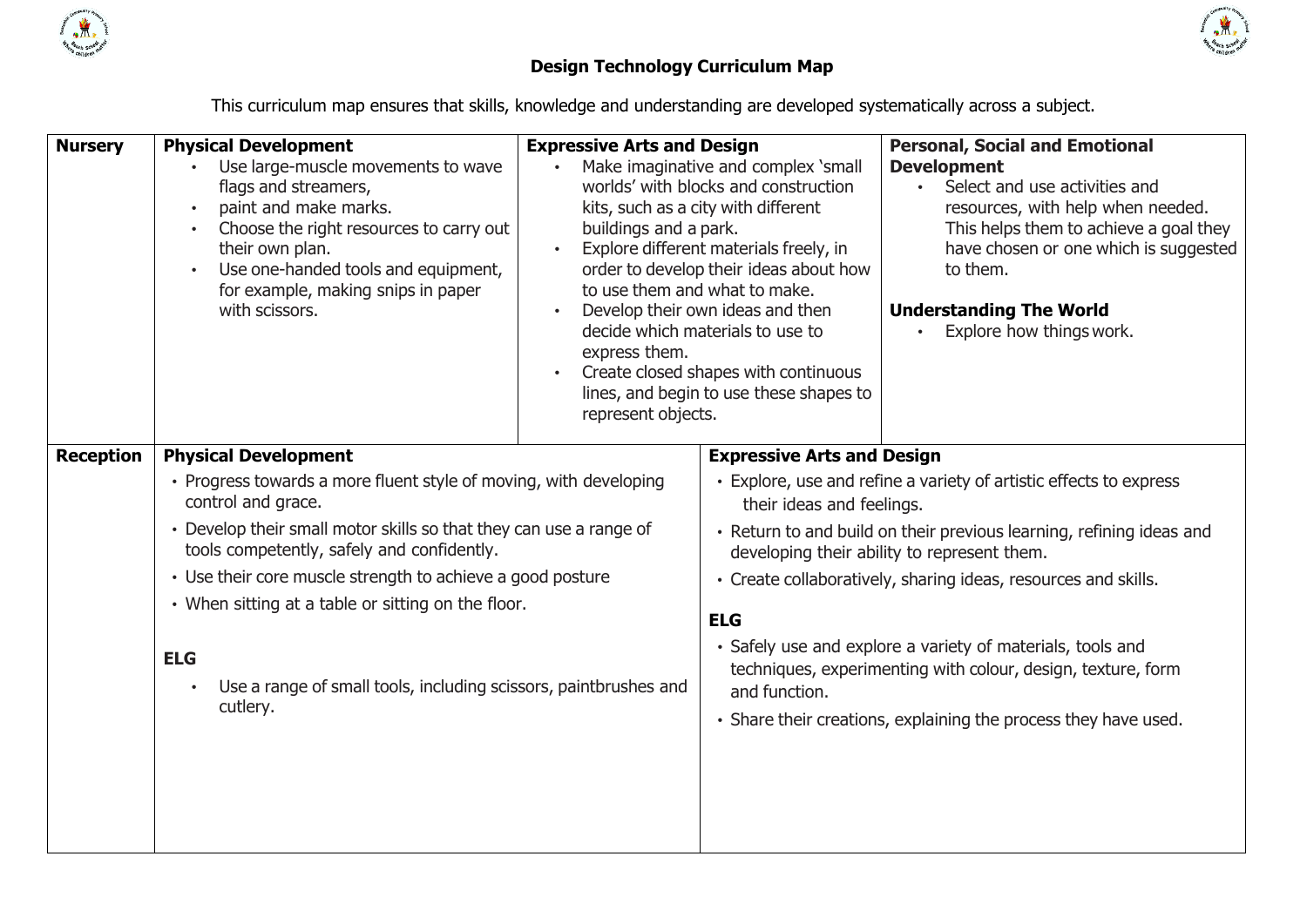



|        | <b>Autumn term</b>                                                                                                                                                                                                                                                                                                                                       | <b>Spring term</b>                                                                                                                                                                                                                                                                                                                                                                                                                                                        | <b>Summer term</b>                                                                                                                                                                                                                                                                                                                                                                                                                                                                                                                                                                                                            |  |  |
|--------|----------------------------------------------------------------------------------------------------------------------------------------------------------------------------------------------------------------------------------------------------------------------------------------------------------------------------------------------------------|---------------------------------------------------------------------------------------------------------------------------------------------------------------------------------------------------------------------------------------------------------------------------------------------------------------------------------------------------------------------------------------------------------------------------------------------------------------------------|-------------------------------------------------------------------------------------------------------------------------------------------------------------------------------------------------------------------------------------------------------------------------------------------------------------------------------------------------------------------------------------------------------------------------------------------------------------------------------------------------------------------------------------------------------------------------------------------------------------------------------|--|--|
| Year 1 | 2 year rolling programme                                                                                                                                                                                                                                                                                                                                 | 2 year rolling programme                                                                                                                                                                                                                                                                                                                                                                                                                                                  | 2 year rolling programme                                                                                                                                                                                                                                                                                                                                                                                                                                                                                                                                                                                                      |  |  |
|        | <b>Year B: Food Technology (Pizzas)</b>                                                                                                                                                                                                                                                                                                                  | <b>Year A: Mechanisms: Moving Stories</b>                                                                                                                                                                                                                                                                                                                                                                                                                                 | <b>Year A: Puppets</b><br><b>Year B: Bridges</b>                                                                                                                                                                                                                                                                                                                                                                                                                                                                                                                                                                              |  |  |
|        | <b>Design</b><br>• design purposeful, functional,                                                                                                                                                                                                                                                                                                        | <b>Design</b><br>design purposeful, functional,<br>$\bullet$                                                                                                                                                                                                                                                                                                                                                                                                              | <b>Design</b><br>• design purposeful, functional,                                                                                                                                                                                                                                                                                                                                                                                                                                                                                                                                                                             |  |  |
|        | appealing products for themselves<br>and other users based on design<br>criteria                                                                                                                                                                                                                                                                         | appealing products for themselves<br>and other users based on design<br>criteria                                                                                                                                                                                                                                                                                                                                                                                          | appealing products for themselves<br>and other users based on design<br>criteria                                                                                                                                                                                                                                                                                                                                                                                                                                                                                                                                              |  |  |
|        | generate, develop, model and<br>$\bullet$<br>communicate their ideas through<br>talking, drawing, templates, mock-ups<br>and, where appropriate, information<br>and communication technology                                                                                                                                                             | generate, develop, model and<br>$\bullet$<br>communicate their ideas through<br>talking, drawing, templates, mock-ups<br>and, where appropriate, information<br>and communication technology<br><b>Make</b>                                                                                                                                                                                                                                                               | generate, develop, model and<br>$\bullet$<br>communicate their ideas through<br>talking, drawing, templates, mock-ups<br>and, where appropriate, information<br>and communication technology<br><b>Make</b><br>select from and use a range of tools<br>$\bullet$<br>and equipment to perform practical<br>tasks [for example, cutting, shaping,<br>joining and finishing]<br>• select from and use a wide range of<br>materials and components, including<br>construction materials, textiles and<br>ingredients, according to their<br>characteristics<br>Evaluate<br>• explore and evaluate a range of<br>existing products |  |  |
|        | <b>Make</b><br>• select from and use a range of tools<br>and equipment to perform practical<br>tasks [for example, cutting, shaping,<br>joining and finishing]<br>• select from and use a wide range of<br>materials and components, including<br>construction materials, textiles and<br>ingredients, according to their<br>characteristics<br>Evaluate | select from and use a range of tools<br>$\bullet$<br>and equipment to perform practical<br>tasks [for example, cutting, shaping,<br>joining and finishing]<br>select from and use a wide range of<br>$\bullet$<br>materials and components, including<br>construction materials, textiles and<br>ingredients, according to their<br>characteristics<br>Evaluate<br>explore and evaluate a range of<br>$\bullet$<br>existing products<br>evaluate their ideas and products |                                                                                                                                                                                                                                                                                                                                                                                                                                                                                                                                                                                                                               |  |  |
|        | • explore and evaluate a range of<br>existing products                                                                                                                                                                                                                                                                                                   | against design criteria                                                                                                                                                                                                                                                                                                                                                                                                                                                   | evaluate their ideas and products<br>$\bullet$<br>against design criteria                                                                                                                                                                                                                                                                                                                                                                                                                                                                                                                                                     |  |  |
|        | • evaluate their ideas and products<br>against design criteria<br><b>Cooking and Nutrition</b><br>• use the basic principles of a healthy<br>and varied diet to prepare dishes<br>understand where food comes from.                                                                                                                                      | <b>Technical knowledge</b><br>• explore and use mechanisms [for<br>example, levers, sliders, wheels and<br>axles], in their products.                                                                                                                                                                                                                                                                                                                                     | <b>Technical knowledge</b><br>• build structures, exploring how they<br>can be made stronger, stiffer and<br>more stable<br>explore and use mechanisms [for<br>$\bullet$<br>example, levers, sliders, wheels and<br>axles], in their products.                                                                                                                                                                                                                                                                                                                                                                                |  |  |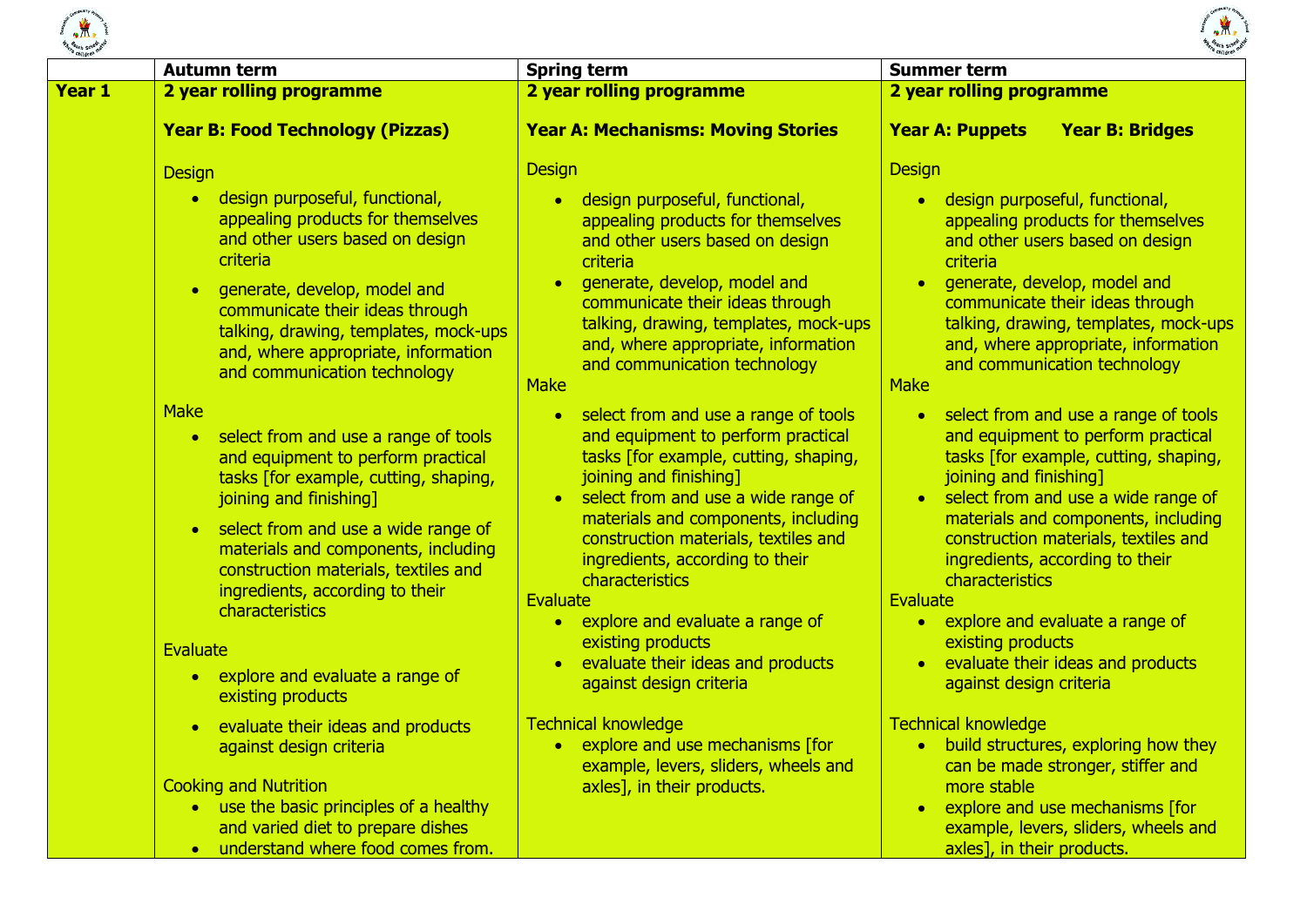

axles], in their products.

#### **Year 2 2 year rolling programme Year B: Food Technology (Pizzas) Design** • design purposeful, functional, appealing products for themselves and other users based on design criteria **•** generate, develop, model and communicate their ideas through talking, drawing, templates, mock-ups and, where appropriate, information and communication technology Make • select from and use a range of tools and equipment to perform practical tasks [for example, cutting, shaping, joining and finishing] • select from and use a wide range of materials and components, including construction materials, textiles and ingredients, according to their characteristics Evaluate • explore and evaluate a range of existing products evaluate their ideas and products against design criteria Cooking and Nutrition • use the basic principles of a healthy and varied diet to prepare dishes **2 year rolling programme Year A: Mechanisms: Moving Stories Design**  design purposeful, functional, appealing products for themselves and other users based on design criteria generate, develop, model and communicate their ideas through talking, drawing, templates, mock-ups and, where appropriate, information and communication technology **Make** • select from and use a range of tools and equipment to perform practical tasks [for example, cutting, shaping, joining and finishing] • select from and use a wide range of materials and components, including construction materials, textiles and ingredients, according to their characteristics Evaluate • explore and evaluate a range of existing products evaluate their ideas and products against design criteria Technical knowledge • explore and use mechanisms [for example, levers, sliders, wheels and axles], in their products. **2 year rolling programme Year A: Puppets Year B: Bridges** Design design purposeful, functional, appealing products for themselves and other users based on design criteria generate, develop, model and communicate their ideas through talking, drawing, templates, mock-ups and, where appropriate, information and communication technology Make • select from and use a range of tools and equipment to perform practical tasks [for example, cutting, shaping, joining and finishing] • select from and use a wide range of materials and components, including construction materials, textiles and ingredients, according to their characteristics Evaluate • explore and evaluate a range of existing products evaluate their ideas and products against design criteria Technical knowledge • build structures, exploring how they can be made stronger, stiffer and more stable • explore and use mechanisms [for example, levers, sliders, wheels and

understand where food comes from.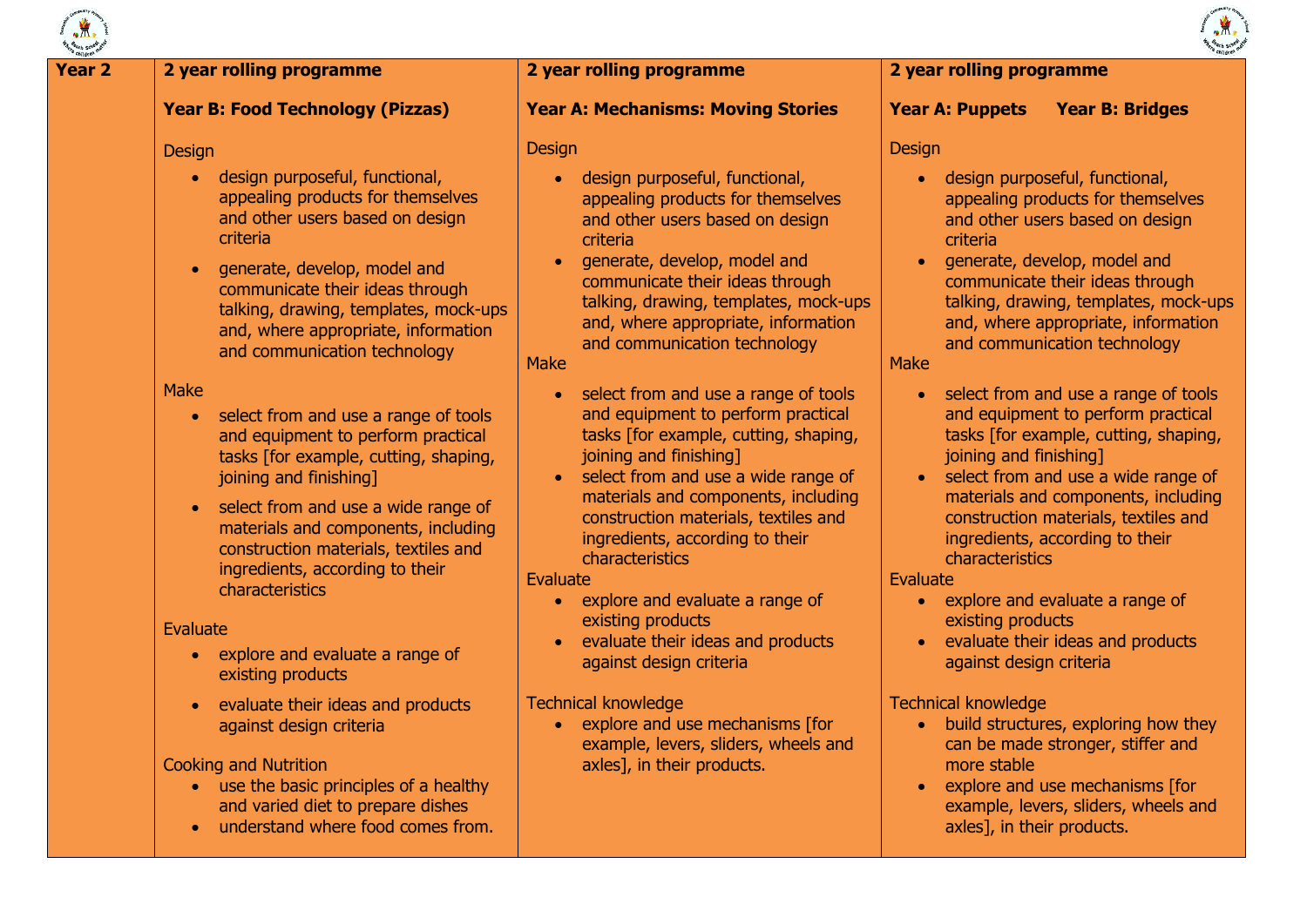

#### **Year 3 Food: Sandwiches**

#### **Design**

- use research and develop design criteria to inform the design of innovative, functional, appealing products that are fit for purpose, aimed at particular individuals or groups
- generate, develop, model and communicate their ideas through discussion, annotated sketches, crosssectional and exploded diagrams, prototypes, pattern pieces and computer-aided design

#### Make

- select from and use a wider range of tools and equipment to perform practical tasks [for example, cutting, shaping, joining and finishing], accurately
- select from and use a wider range of materials and components, including construction materials, textiles and ingredients, according to their functional properties and aesthetic qualities

Evaluate

#### **Structures**

#### **Design**

- use research and develop design criteria to inform the design of innovative, functional, appealing products that are fit for purpose, aimed at particular individuals or groups
- generate, develop, model and communicate their ideas through discussion, annotated sketches, crosssectional and exploded diagrams, prototypes, pattern pieces and computer-aided design

#### Make

- select from and use a wider range of tools and equipment to perform practical tasks [for example, cutting, shaping, joining and finishing], accurately
- select from and use a wider range of materials and components, including construction materials, textiles and ingredients, according to their functional properties and aesthetic qualities

Evaluate

## **Tie Dye**

#### **Design**

- use research and develop design criteria to inform the design of innovative, functional, appealing products that are fit for purpose, aimed at particular individuals or groups
- generate, develop, model and communicate their ideas through discussion, annotated sketches, crosssectional and exploded diagrams, prototypes, pattern pieces and computer-aided design

#### Make

- select from and use a wider range of tools and equipment to perform practical tasks [for example, cutting, shaping, joining and finishing], accurately
- select from and use a wider range of materials and components, including construction materials, textiles and ingredients, according to their functional properties and aesthetic qualities

#### Evaluate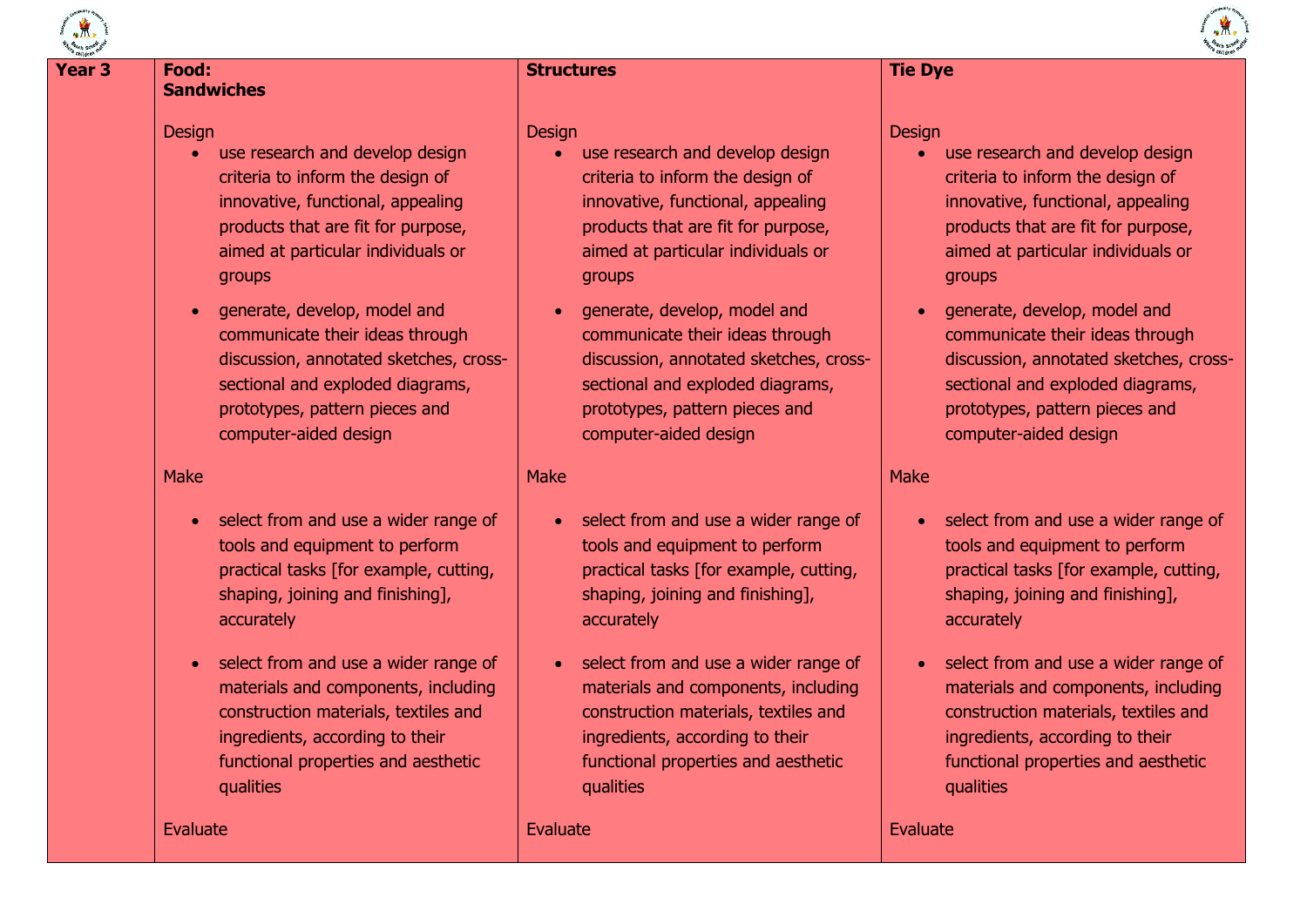

- investigate and analyse a range of existing products
- evaluate their ideas and products against their own design criteria and consider the views of others to improve their work
- understand how key events and individuals in design and technology have helped shape the world

#### Cooking and Nutrition

- understand and apply the principles of a healthy and varied diet
- prepare and cook a variety of predominantly savoury dishes using a range of cooking techniques
- understand seasonality, and know where and how a variety of ingredients are grown, reared, caught and processed
- investigate and analyse a range of existing products
- evaluate their ideas and products against their own design criteria and consider the views of others to improve their work
- understand how key events and individuals in design and technology have helped shape the world

#### Technical knowledge

• apply their understanding of how to strengthen, stiffen and reinforce more complex structures

- investigate and analyse a range of existing products
- evaluate their ideas and products against their own design criteria and consider the views of others to improve their work
- understand how key events and individuals in design and technology have helped shape the world

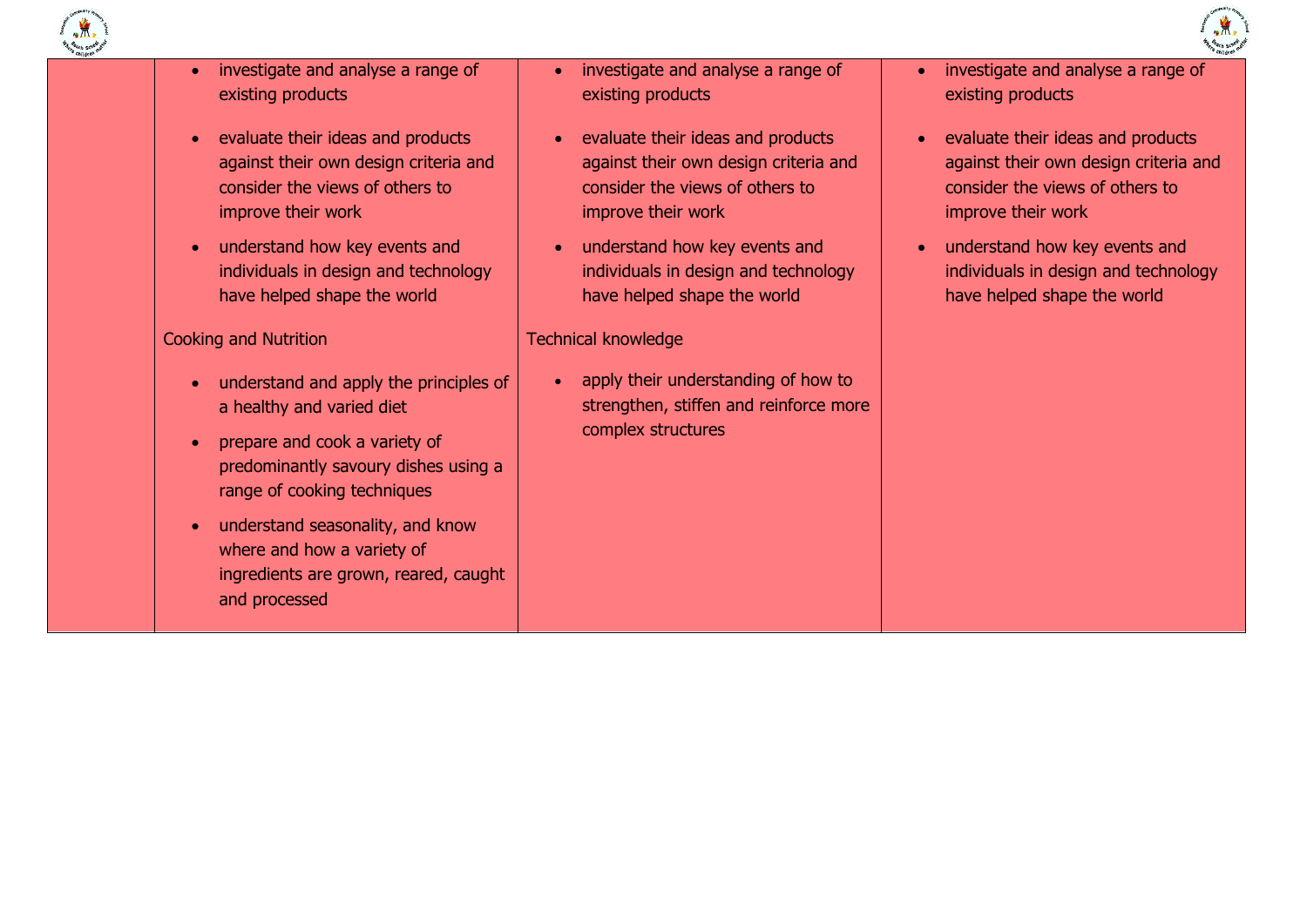

## **Year 4 Food: Scones**

#### **Design**

- use research and develop design criteria to inform the design of innovative, functional, appealing products that are fit for purpose, aimed at particular individuals or groups
- generate, develop, model and communicate their ideas through discussion, annotated sketches, crosssectional and exploded diagrams, prototypes, pattern pieces and computer-aided design

#### Make

- select from and use a wider range of tools and equipment to perform practical tasks [for example, cutting, shaping, joining and finishing], accurately
- select from and use a wider range of materials and components, including construction materials, textiles and ingredients, according to their functional properties and aesthetic qualities

#### Evaluate

- investigate and analyse a range of existing products
- evaluate their ideas and products

## **Loch Ness Monster**

#### Design

- use research and develop design criteria to inform the design of innovative, functional, appealing products that are fit for purpose, aimed at particular individuals or groups
- generate, develop, model and communicate their ideas through discussion, annotated sketches, crosssectional and exploded diagrams, prototypes, pattern pieces and computer-aided design

## Make

- select from and use a wider range of tools and equipment to perform practical tasks [for example, cutting, shaping, joining and finishing], accurately
- select from and use a wider range of materials and components, including construction materials, textiles and ingredients, according to their functional properties and aesthetic qualities

#### Evaluate

 investigate and analyse a range of existing products

#### **Electrical Systems**

Design

- use research and develop design criteria to inform the design of innovative, functional, appealing products that are fit for purpose, aimed at particular individuals or groups
- generate, develop, model and communicate their ideas through discussion, annotated sketches, crosssectional and exploded diagrams, prototypes, pattern pieces and computer-aided design

#### Make

- select from and use a wider range of tools and equipment to perform practical tasks [for example, cutting, shaping, joining and finishing], accurately
- select from and use a wider range of materials and components, including construction materials, textiles and ingredients, according to their functional properties and aesthetic qualities

#### Evaluate

 investigate and analyse a range of existing products

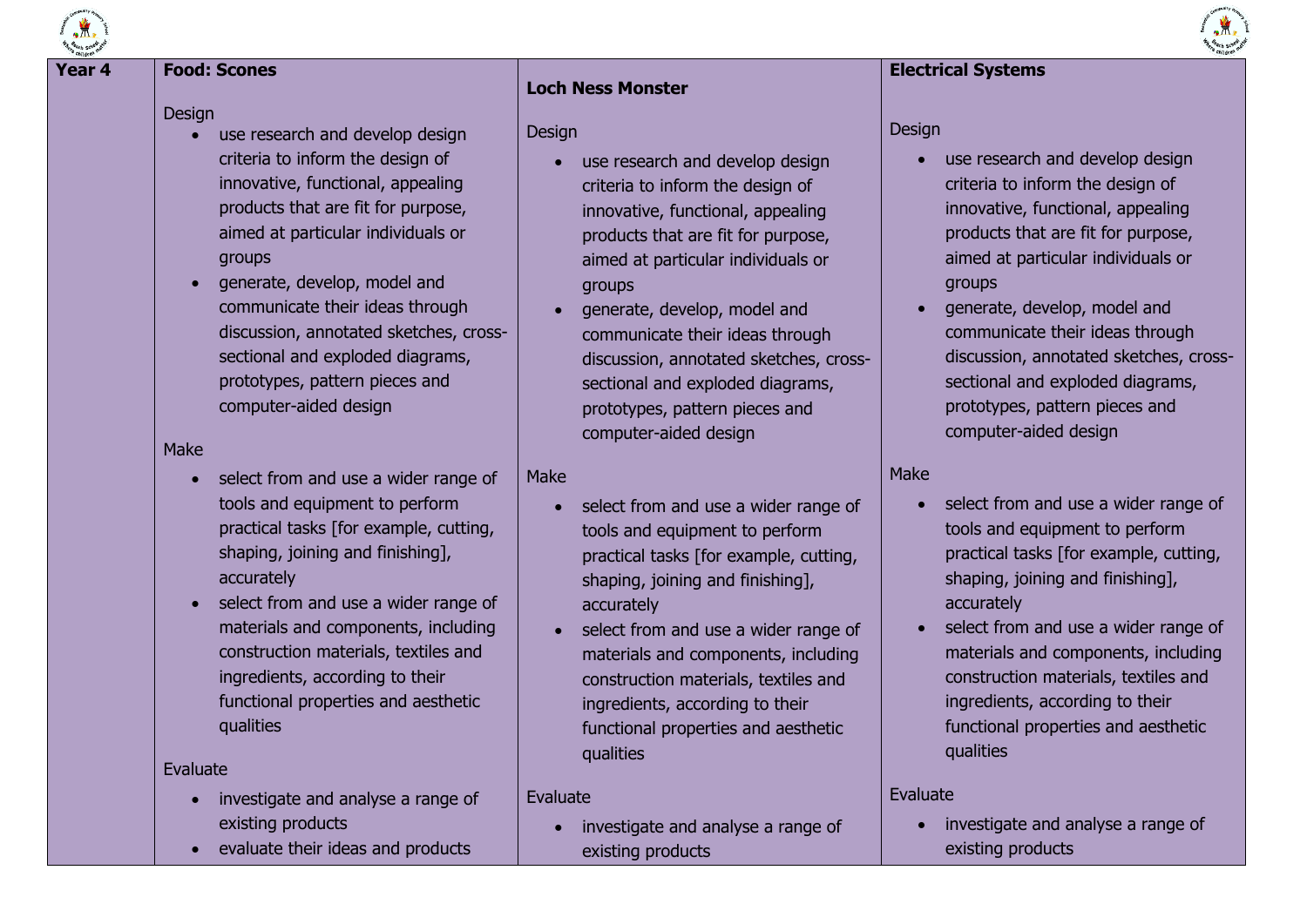



| children          | against their own design criteria and<br>consider the views of others to<br>improve their work<br>understand how key events and<br>$\bullet$<br>individuals in design and technology<br>have helped shape the world<br>Cooking and Nutrition<br>understand and apply the principles of<br>$\bullet$<br>a healthy and varied diet<br>prepare and cook a variety of<br>$\bullet$<br>predominantly savoury dishes using a<br>range of cooking techniques<br>understand seasonality, and know<br>$\bullet$<br>where and how a variety of<br>ingredients are grown, reared, caught<br>and processed | evaluate their ideas and products<br>against their own design criteria and<br>consider the views of others to<br>improve their work<br>understand how key events and<br>individuals in design and technology<br>have helped shape the world<br><b>Technical knowledge</b><br>apply their understanding of how to<br>strengthen, stiffen and reinforce more<br>complex structures | evaluate their ideas and products<br>against their own design criteria and<br>consider the views of others to<br>improve their work<br>understand how key events and<br>$\bullet$<br>individuals in design and technology<br>have helped shape the world<br><b>Technical knowledge</b><br>apply their understanding of how to<br>$\bullet$<br>strengthen, stiffen and reinforce more<br>complex structures<br>understand and use electrical systems<br>$\bullet$<br>in their products [for example, series<br>circuits incorporating switches, bulbs,<br>buzzers and motors] |
|-------------------|------------------------------------------------------------------------------------------------------------------------------------------------------------------------------------------------------------------------------------------------------------------------------------------------------------------------------------------------------------------------------------------------------------------------------------------------------------------------------------------------------------------------------------------------------------------------------------------------|----------------------------------------------------------------------------------------------------------------------------------------------------------------------------------------------------------------------------------------------------------------------------------------------------------------------------------------------------------------------------------|------------------------------------------------------------------------------------------------------------------------------------------------------------------------------------------------------------------------------------------------------------------------------------------------------------------------------------------------------------------------------------------------------------------------------------------------------------------------------------------------------------------------------------------------------------------------------|
| Year <sub>5</sub> | Food:                                                                                                                                                                                                                                                                                                                                                                                                                                                                                                                                                                                          | <b>Moving Parts</b>                                                                                                                                                                                                                                                                                                                                                              | <b>Beach Bags</b>                                                                                                                                                                                                                                                                                                                                                                                                                                                                                                                                                            |
|                   | <b>Flapjacks</b><br>Design<br>• use research and develop design<br>criteria to inform the design of<br>innovative, functional, appealing<br>products that are fit for purpose,<br>aimed at particular individuals or                                                                                                                                                                                                                                                                                                                                                                           | Design<br>use research and develop design<br>criteria to inform the design of<br>innovative, functional, appealing<br>products which involve movement<br>develop products which are fit for<br>$\bullet$<br>purpose, aimed at particular<br>individuals or groups                                                                                                                | Design<br>use research and develop design<br>$\bullet$<br>criteria to inform the design of<br>innovative, functional, appealing<br>products that are fit for purpose,<br>aimed at particular individuals or<br>groups                                                                                                                                                                                                                                                                                                                                                        |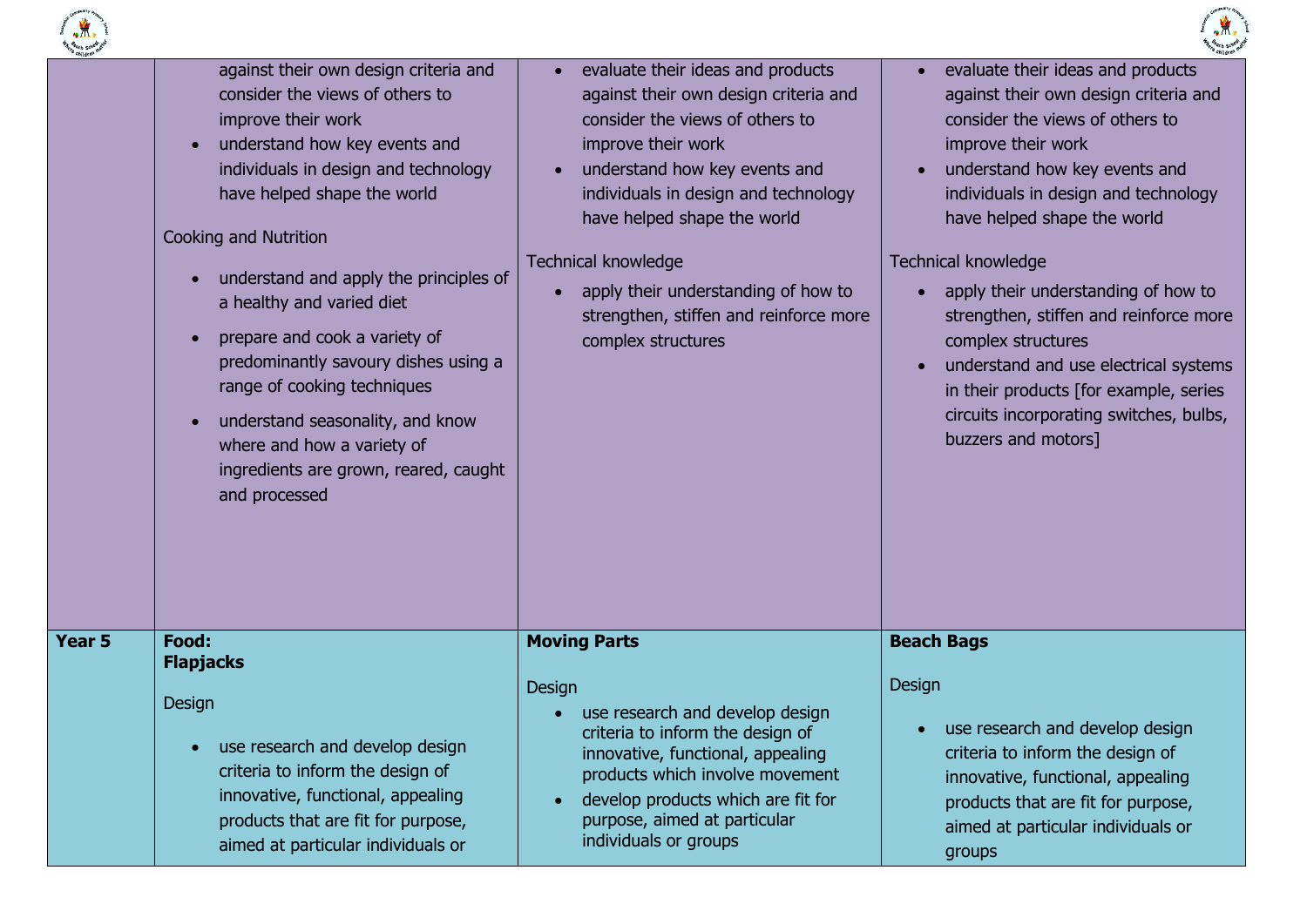

#### groups

• generate, develop, model and communicate their ideas through discussion, annotated sketches, crosssectional and exploded diagrams, prototypes, pattern pieces and computer-aided design

Make

- select from and use a wider range of tools and equipment to perform practical tasks [for example, cutting, shaping, joining and finishing], accurately
- select from and use a wider range of materials and components, including construction materials, textiles and ingredients, according to their functional properties and aesthetic qualities

Evaluate

- investigate and analyse a range of existing products.
- evaluate their ideas and products against their own design criteria and consider the views of others to improve their work.
- understand how key events and individuals in design and technology have helped shape the world

Cooking and Nutrition

 generate, develop, model and communicate their ideas through discussion, annotated sketches, crosssectional or exploded diagrams and prototypes

Make

- select from and use a wider range of tools and equipment to perform practical tasks [for example, cutting, shaping, joining and finishing], accurately
- select from and use a wider range of materials and components, including construction materials, textiles and ingredients, according to their functional properties and aesthetic qualities

## Evaluate

- investigate and analyse a range of existing products
- evaluate their ideas and products against their own design criteria and consider the views of others to improve their work
- understand how key events and individuals in design and technology have helped shape the world

## Technical knowledge

- understand and use the properties of materials and the performance of structural elements to achieve functioning solutions
- understand how more advanced

 generate, develop, model and communicate their ideas through discussion, annotated sketches, crosssectional and exploded diagrams, prototypes, pattern pieces and computer-aided design

Make

- select from and use a wider range of tools and equipment to perform practical tasks [for example, cutting, shaping, joining and finishing], accurately
- select from and use a wider range of materials and components, including construction materials, textiles and ingredients, according to their functional properties and aesthetic qualities

## Evaluate

- investigate and analyse a range of existing products.
- evaluate their ideas and products against their own design criteria and consider the views of others to improve their work.
- understand how key events and individuals in design and technology have helped shape the world

## Technical knowledge

• apply their understanding of how to

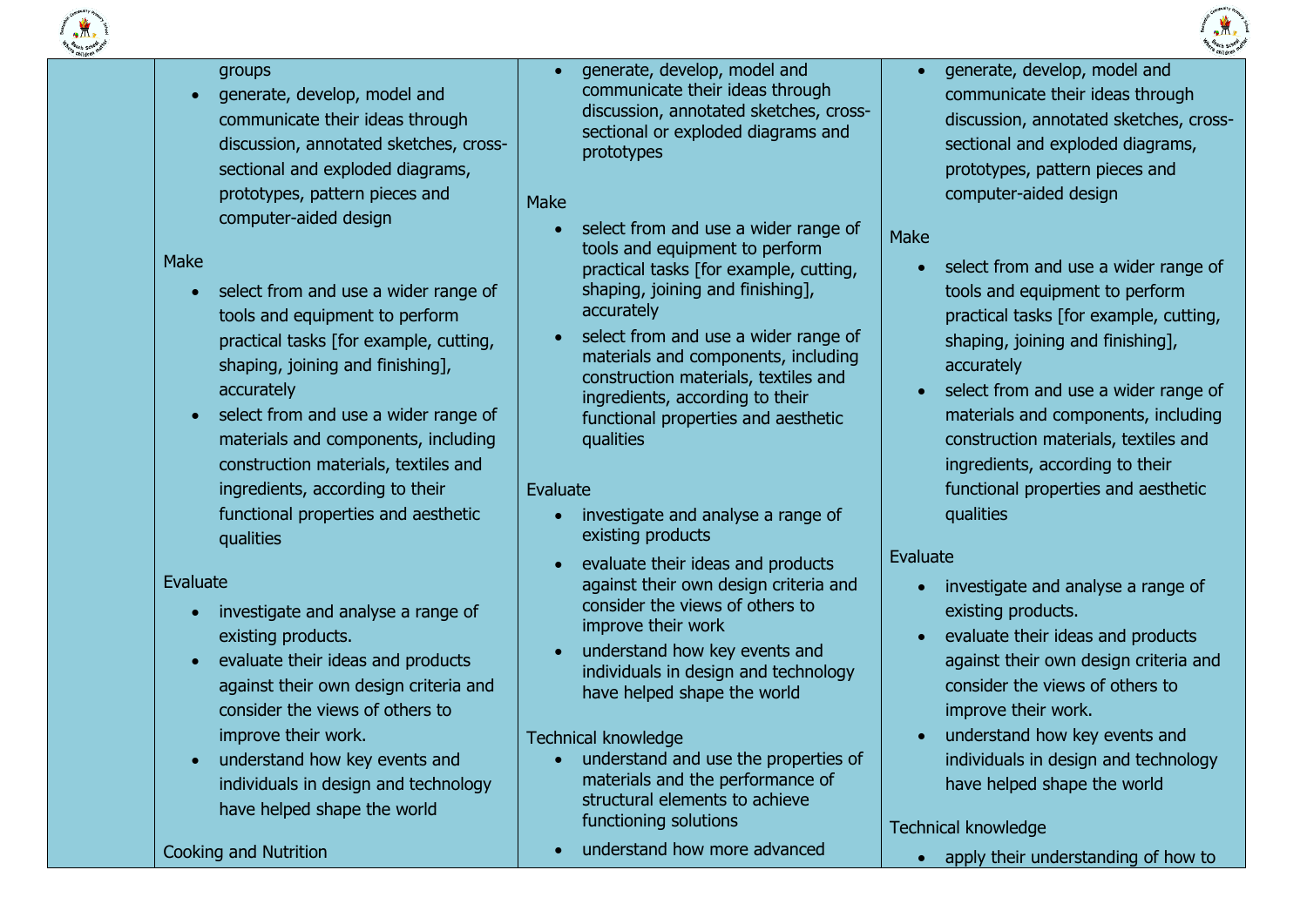



|        | understand and apply the principles of<br>$\bullet$<br>a healthy and varied diet<br>prepare and cook a variety of<br>$\bullet$<br>predominantly savoury dishes using a<br>range of cooking techniques<br>understand seasonality, and know<br>$\bullet$<br>where and how a variety of<br>ingredients are grown, reared, caught<br>and processed                                                                                                                                                                                                                                                                                                                                                                                | mechanical systems used in their<br>products enable changes in<br>movement and force                                                                                                                                                                                                                                                                                                                                                                                                                                                                                                                                           | strengthen, stiffen and reinforce more<br>complex structures                                                                                                                                                                                                                                                                                                                                                                                                                                                                                                                                                                                                                                         |
|--------|-------------------------------------------------------------------------------------------------------------------------------------------------------------------------------------------------------------------------------------------------------------------------------------------------------------------------------------------------------------------------------------------------------------------------------------------------------------------------------------------------------------------------------------------------------------------------------------------------------------------------------------------------------------------------------------------------------------------------------|--------------------------------------------------------------------------------------------------------------------------------------------------------------------------------------------------------------------------------------------------------------------------------------------------------------------------------------------------------------------------------------------------------------------------------------------------------------------------------------------------------------------------------------------------------------------------------------------------------------------------------|------------------------------------------------------------------------------------------------------------------------------------------------------------------------------------------------------------------------------------------------------------------------------------------------------------------------------------------------------------------------------------------------------------------------------------------------------------------------------------------------------------------------------------------------------------------------------------------------------------------------------------------------------------------------------------------------------|
| Year 6 | Food - Fajitas<br>Design<br>use research and develop design<br>criteria to inform the design of<br>innovative, functional, appealing<br>products that are fit for purpose,<br>aimed at particular individuals or<br>groups<br>generate, develop, model and<br>$\bullet$<br>communicate their ideas through<br>discussion, annotated sketches, cross-<br>sectional and exploded diagrams<br><b>Make</b><br>select from and use a wider range of<br>$\bullet$<br>tools and equipment to perform<br>practical tasks [for example, cutting,<br>shaping, joining and finishing],<br>accurately<br>select from and use a wider range of<br>$\bullet$<br>materials and components, including<br>construction materials, textiles and | <b>Ancient Mayans: Textiles and Weaving</b><br>Design<br>use research and develop design<br>$\bullet$<br>criteria to inform the design of<br>innovative, functional, appealing<br>products that are fit for purpose,<br>aimed at particular individuals or<br>groups inspired by the creations of<br>the Mayan people<br>generate, develop, model and<br>$\bullet$<br>communicate their ideas through<br>discussion, annotated sketches,<br>prototypes, pattern pieces and<br>computer-aided design where<br>appropriate<br><b>Make</b><br>select from and use a wider range of<br>$\bullet$<br>tools and equipment to perform | <b>Fairground Structures and Electrical</b><br><b>Systems</b><br>Design<br>use research and develop design<br>$\bullet$<br>criteria to inform the design of<br>innovative, functional, appealing<br>products that are fit for purpose,<br>aimed at particular individuals or<br>groups<br>generate, develop, model and<br>$\bullet$<br>communicate their ideas through<br>discussion, annotated sketches, cross-<br>sectional and exploded diagrams,<br>prototypes, pattern pieces and<br>computer-aided design<br><b>Make</b><br>select from and use a wider range of<br>tools and equipment to perform<br>practical tasks [for example, cutting,<br>shaping, joining and finishing],<br>accurately |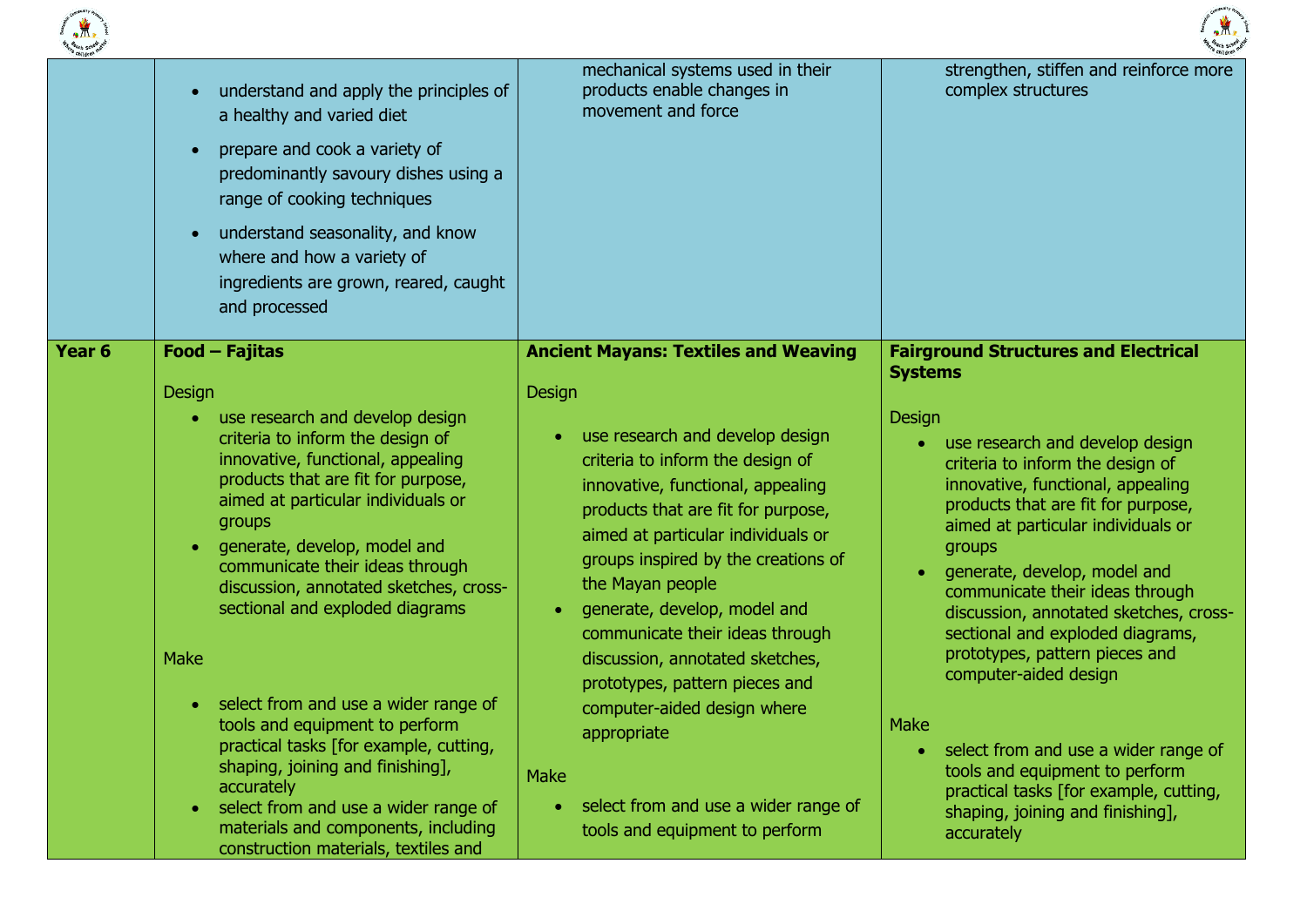

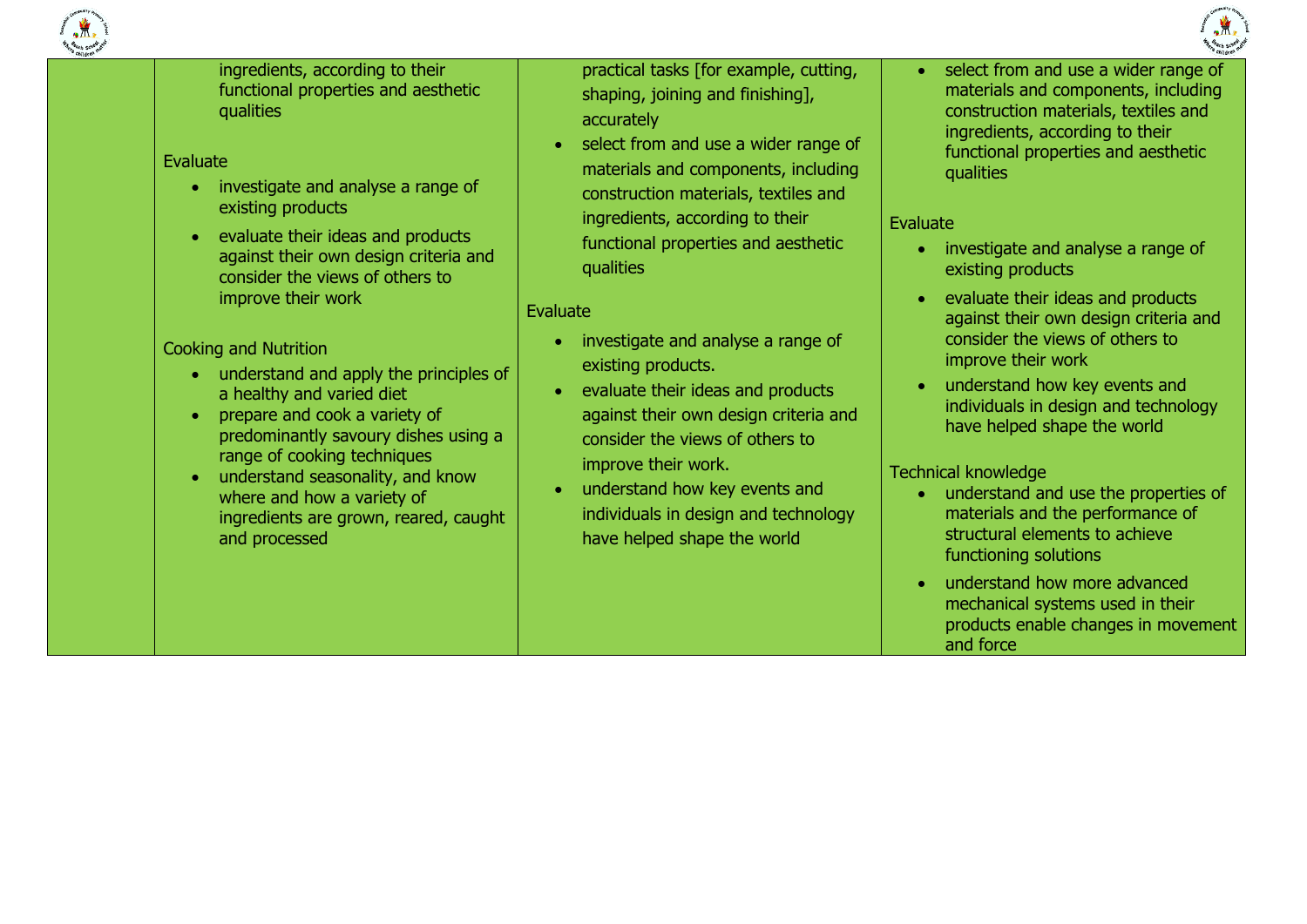



# Design and Technology Skills Progression

|               | Year 1                                                                                                                                                    | Year <sub>2</sub>                                                                                                                                              | <b>Year 3</b>                                                                                                                                      | Year 4                                                                                                                                                                                                                                                                                                                                                                                                                                                                                         | Year 5                                                                                                                                                                                                                                                                                                                       | Year <sub>6</sub>                                                                                                                                                                                                                                                                                                                                                                                                                                                                |
|---------------|-----------------------------------------------------------------------------------------------------------------------------------------------------------|----------------------------------------------------------------------------------------------------------------------------------------------------------------|----------------------------------------------------------------------------------------------------------------------------------------------------|------------------------------------------------------------------------------------------------------------------------------------------------------------------------------------------------------------------------------------------------------------------------------------------------------------------------------------------------------------------------------------------------------------------------------------------------------------------------------------------------|------------------------------------------------------------------------------------------------------------------------------------------------------------------------------------------------------------------------------------------------------------------------------------------------------------------------------|----------------------------------------------------------------------------------------------------------------------------------------------------------------------------------------------------------------------------------------------------------------------------------------------------------------------------------------------------------------------------------------------------------------------------------------------------------------------------------|
| <b>Design</b> | Generate new ideas using prior<br>knowledge.<br>Design products with a purpose in<br>mind.<br>Consider who the product is for.<br>materials.<br>criteria. | Explain how their product will work and<br>discuss simple annotated drawings.<br>Explore ideas using drafts and testing<br>Understand and follow simple design | existing products.<br>audience.<br>an audience.<br>how a product will work.<br>design.<br>choices.<br>ideas where appropriate.<br>design criteria. | Generate new ideas using their<br>knowledge of a broad range of<br>Design exciting and appealing<br>products with a specific purpose and<br>Identify design features to appeal to<br>Use annotated sketches and cross-<br>sectional drawings to communicate<br>Explore ideas using drafts and<br>prototypes before deciding on a final<br>Explain why materials are chosen and<br>justify functional and aesthetic<br>Use CAD to develop and communicate<br>Understand and follow more complex | of existing products.<br>Design exciting and appealing<br>to their target market.<br>Use annotated sketches, cross-<br>product will work.<br>Explore ideas using drafts and<br>prototypes before clearly<br>communicating a final design.<br>justify functional and aesthetic<br>choices.<br>making.<br>are fit for purpose. | Generate new and innovate ideas<br>using their prior knowledge of a range<br>products with a specific purpose and<br>indicate the features which will appeal<br>sectional drawings and CAD where<br>appropriate to communicate how a<br>Explain why materials are chosen and<br>Consider the availability and costing<br>of resources when planning and<br>Use research to inform and develop<br>detailed design criteria to inform the<br>design of high-quality products which |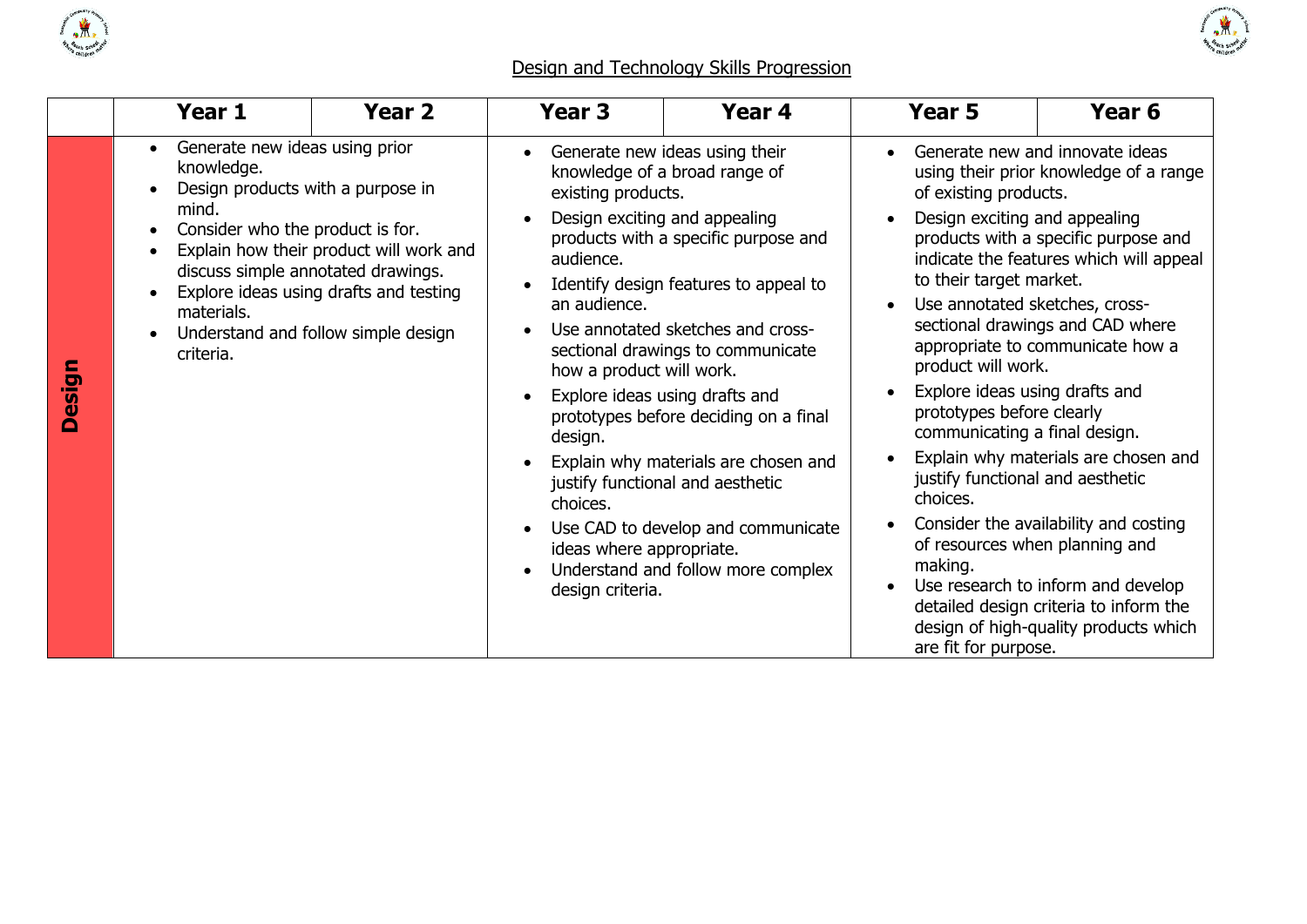



- $\bullet$  Follow a simple plan or recipe with support.
- Begin to select equipment to perform a function safely e.g. scissors, zesters, juicers, knives (butter).
- Select materials for a particular task based on their properties.
- Follow hygiene procedures.
- Use a range of materials and components.
- Assemble, cut, shape, join and combine materials, components or ingredients to create a product.
- Cut, join, score with some accuracy.
- Use a basic running stitch.
- Cut, peel and grate, weigh and measure ingredients where appropriate.
- Begin to use simple finishing techniques to improve product aesthetics.
- Follow step by step instructions with assistance where required.
- With growing confidence, carefully select from a range of tools and equipment to perform a function safely and explaining their choices.
- Follow hygiene procedures.
- Select materials for a task based on their functional properties and aesthetic qualities.
- Use a wider range of materials and components including textile kits and electrical components.
- Improve upon practical skills such as: cutting, joining and assembling and ensure accuracy throughout.
- With growing independence, measure to the nearest cm and mm.
- Cut, shape and score materials with increasing accuracy.
- Cut, peel and grate with increased independence including weighing and measuring ingredients where appropriate.
- Begin to select appropriate finishing techniques to improve product aesthetics e.g. hemming, tie -dye, fabric paints and digital graphics.
- Independently plan by suggesting what to do next.
- With confidence, carefully select from a range of tools and equipment to perform a function safely and explaining their choices.
- Follow hygiene procedures.
- Carefully select materials for a task based on their functional properties and aesthetic qualities.
- Use a wide range of materials and components including textile kits and electrical components.
- Improve upon practical skills such as: cutting, joining and assembling and ensure accuracy throughout.
- Independently and accurately, measure to the nearest cm and mm.
- Cut, shape and score a range of materials with precision and accuracy.
- Assemble, join and combine materials and components with accuracy.
- Demonstrate how to measure, make a seam allowance, tape, pin, cut, shape and join fabric with precision to make a more complex product.
- Join textiles using a greater variety of stitches, such as backstitch, whip stitch, blanket stitch.
- Refine the finish using techniques to improve the appearance of their product, such as sanding, or a more precise scissor cut after roughly cutting out a shape. Select appropriate finishing techniques to improve product aesthetics e.g. hemming, tie -dye, fabric paints and digital graphics.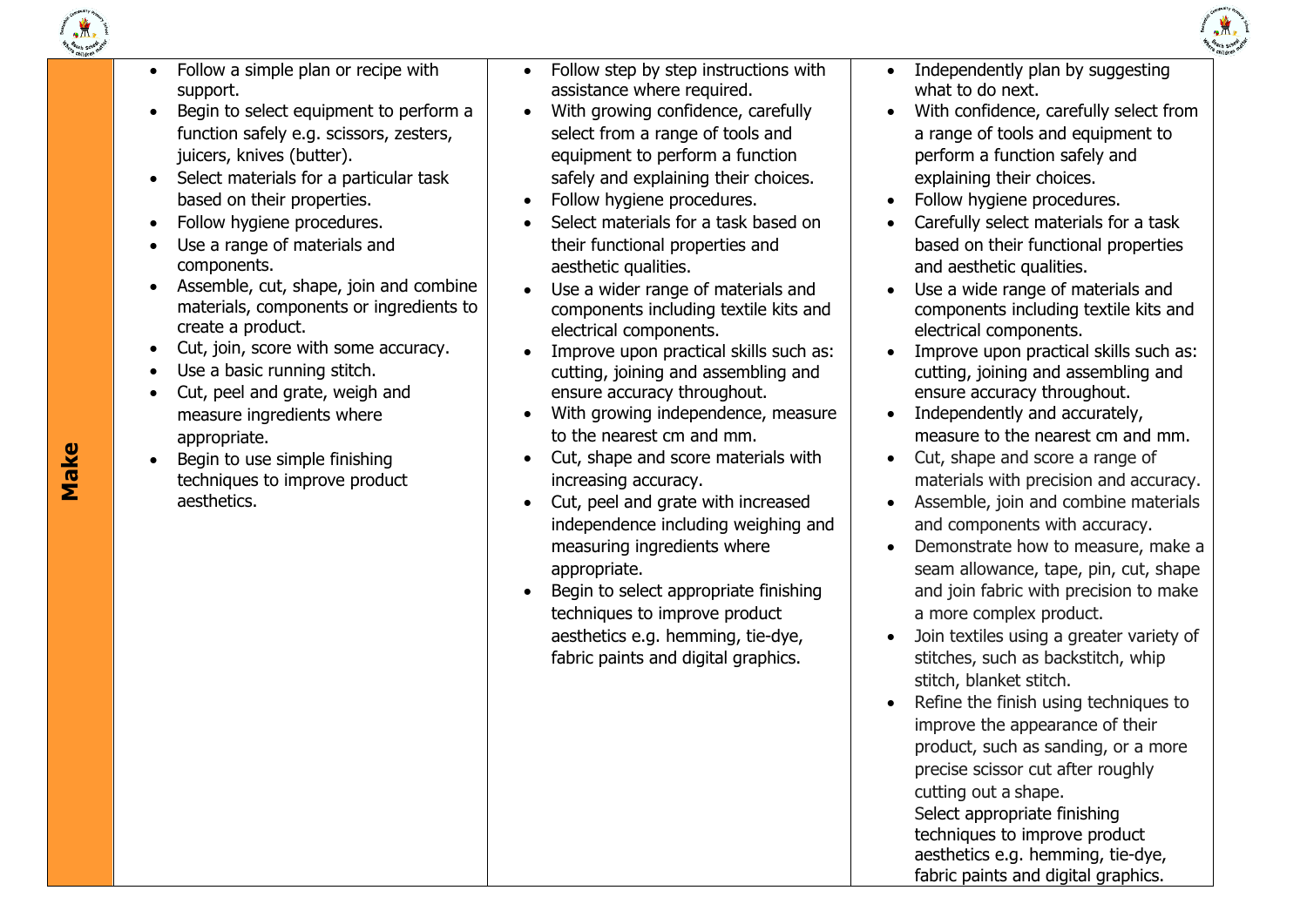



| e children <sup>6</sup> |                                                                                                                                                                                                                                                                                                                                                                                                                                                                                                  |                                                                                                                                                                                                                                                                                                                                                                                                                                                                                                                                                                                                              |                                                                                                                                                                                                                                                                                                                                                                                                                                                                                                                            |
|-------------------------|--------------------------------------------------------------------------------------------------------------------------------------------------------------------------------------------------------------------------------------------------------------------------------------------------------------------------------------------------------------------------------------------------------------------------------------------------------------------------------------------------|--------------------------------------------------------------------------------------------------------------------------------------------------------------------------------------------------------------------------------------------------------------------------------------------------------------------------------------------------------------------------------------------------------------------------------------------------------------------------------------------------------------------------------------------------------------------------------------------------------------|----------------------------------------------------------------------------------------------------------------------------------------------------------------------------------------------------------------------------------------------------------------------------------------------------------------------------------------------------------------------------------------------------------------------------------------------------------------------------------------------------------------------------|
| Evaluate                | Explore and evaluate existing products<br>through discussing and comparing.<br>Create simple written evaluations<br>$\bullet$<br>explaining positives and negatives<br>about the product.<br>Explore the materials products are<br>made from.<br>Talk about design ideas and what they<br>are making.<br>Suggest ways they could improve their<br>work.<br>Use design criteria to evaluate a<br>product.<br>Start to understand that some steps in<br>the design process need to be<br>repeated. | Explore and evaluate existing<br>$\bullet$<br>products by discussing utility and<br>whether it fulfils its purpose.<br>Create more detailed written<br>$\bullet$<br>evaluations explaining positives and<br>negatives about the product.<br>Explore the materials products are<br>made from and suggest reasons for<br>this.<br>Consider design criteria and be willing<br>to alter plans based on reflection and<br>feedback.<br>Evaluate a product against design<br>$\bullet$<br>criteria.<br>Evaluate key developments and the<br>$\bullet$<br>work of designers that have helped to<br>shape the world. | Explore and evaluate existing<br>products in detail and establish a<br>unique selling point.<br>Critically evaluate the quality of<br>design, manufacture and fitness for<br>purpose of products as they design<br>and make.<br>Evaluate ideas and products against<br>their original design criteria, making<br>changes as needed.                                                                                                                                                                                        |
| Technical Knowledge     | Build simple structures and explore<br>$\bullet$<br>how to make them balanced,<br>stronger and sturdier.<br>Explore the characteristics of<br>$\bullet$<br>materials and components.<br>Create products using mechanisms<br>$\bullet$<br>such as levers, sliders, and wheels.                                                                                                                                                                                                                    | Understand that materials have<br>$\bullet$<br>functional and aesthetic qualities.<br>Apply their knowledge of how to<br>$\bullet$<br>create balanced and sturdy structures<br>to make more complex structures.<br>Understand how electric systems have<br>$\bullet$<br>an input and output process.<br>Make and represent simple electrical<br>circuits and components to create<br>functional products.<br>Explain how mechanical systems<br>make movement and use this in their<br>product.                                                                                                               | Understand that materials have<br>functional and aesthetic qualities and<br>make selections based on their prior<br>knowledge.<br>Apply their knowledge of how to<br>create balanced and sturdy structures<br>to make more detailed and complex<br>structures.<br>Understand how electric systems have<br>an input, process and output.<br>Explain in detail how mechanical<br>systems make movement and use this<br>in their product.<br>Apply their computing knowledge to<br>program, monitor and control a<br>product. |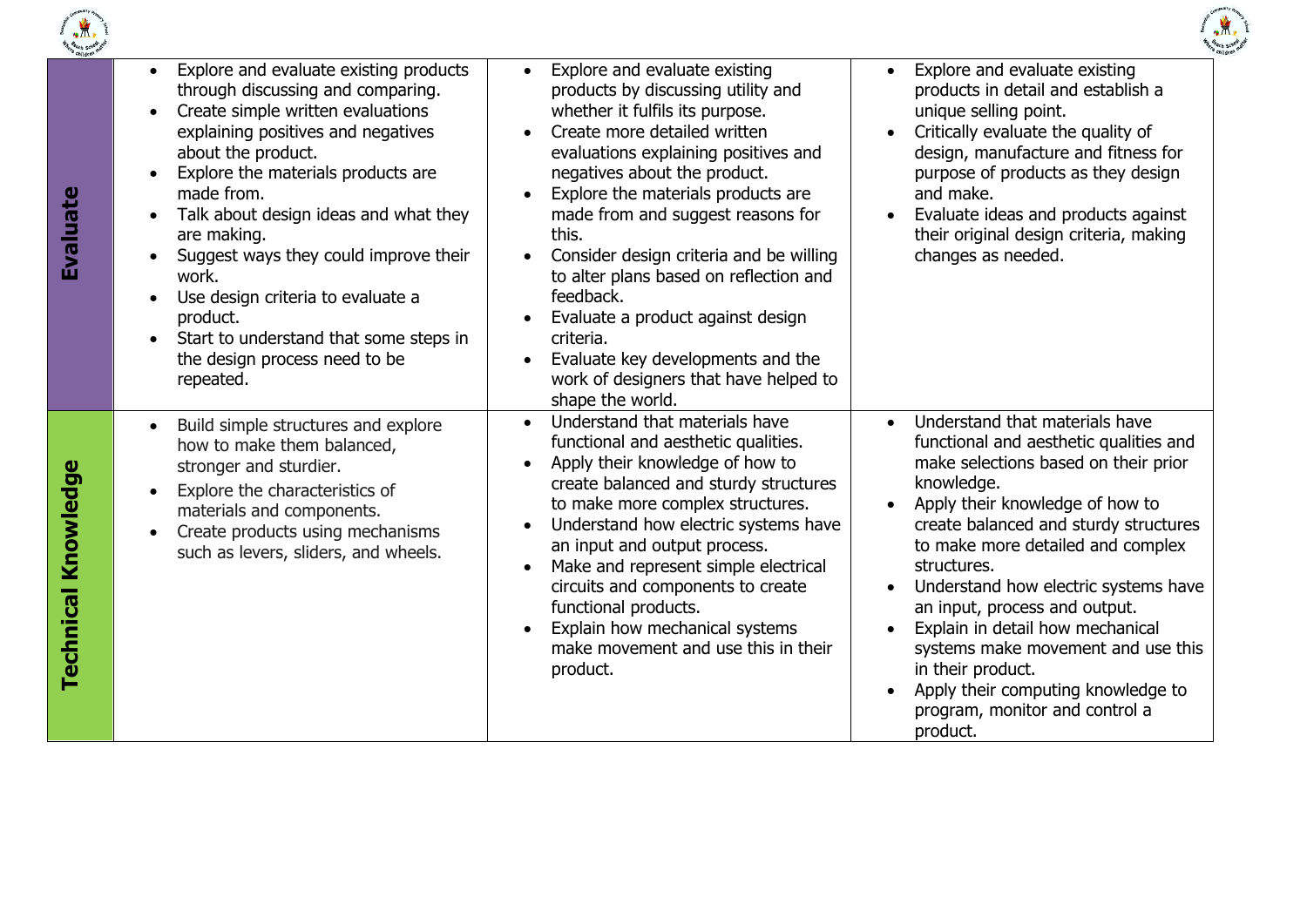



| $\bullet$ | Explain where in the world different |
|-----------|--------------------------------------|
|           | foods come from and how some         |
|           | ingredients are found.               |

- Understand that food must be farmed, grown elsewhere, or caught.
- Name and sort foods into the five groups.
- Understand the importance of eating 5 fruits and vegetables every day and start to explain why.
- Design and prepare healthy dishes which include fruit and vegetables.
- Begin to understand where and how food is grown.
- Prepare and cook a variety of dishes safely and hygienically.
- With support, use a heat source to cook ingredients, taking care to consider temperature and cooking time.
- Use a range of techniques such as mashing, whisking, crushing, grating, cutting, kneading and baking.
- Explain that a healthy diet is made up of a variety of different food and drink.
- Be able to apply knowledge of healthy eating principles when planning and cooking dishes.
- Understand that to be active and healthy, nutritious food and drink are needed to give us energy.
- Prepare ingredients using appropriate utensils.
- Measure and weigh to the nearest (g) or (ml).
- With support, follow a simple recipe.
- Know, explain and give examples of food that is grown (such as pears, wheat and potatoes), reared (such as poultry and cattle) and caught (such as fish) in the UK, Europe and the wider world.
- Understand about seasonality, how this may affect the food availability and plan recipes according to seasonality.
- Demonstrate how to prepare and cook a variety of dishes safely and hygienically.
- Understand how to use a range of cooking techniques, such as griddling, grilling, frying and boiling.
- Explain that foods contain different substances, such as protein, that are needed for health and be able to apply these principles when planning and preparing dishes.
- Adapt and refine recipes by adding or substituting one or more ingredients to change the appearance, taste, texture or aroma.
- Measure accurately and calculate ratios of ingredients to scale up or down from a recipe.
- Independently follow a recipe.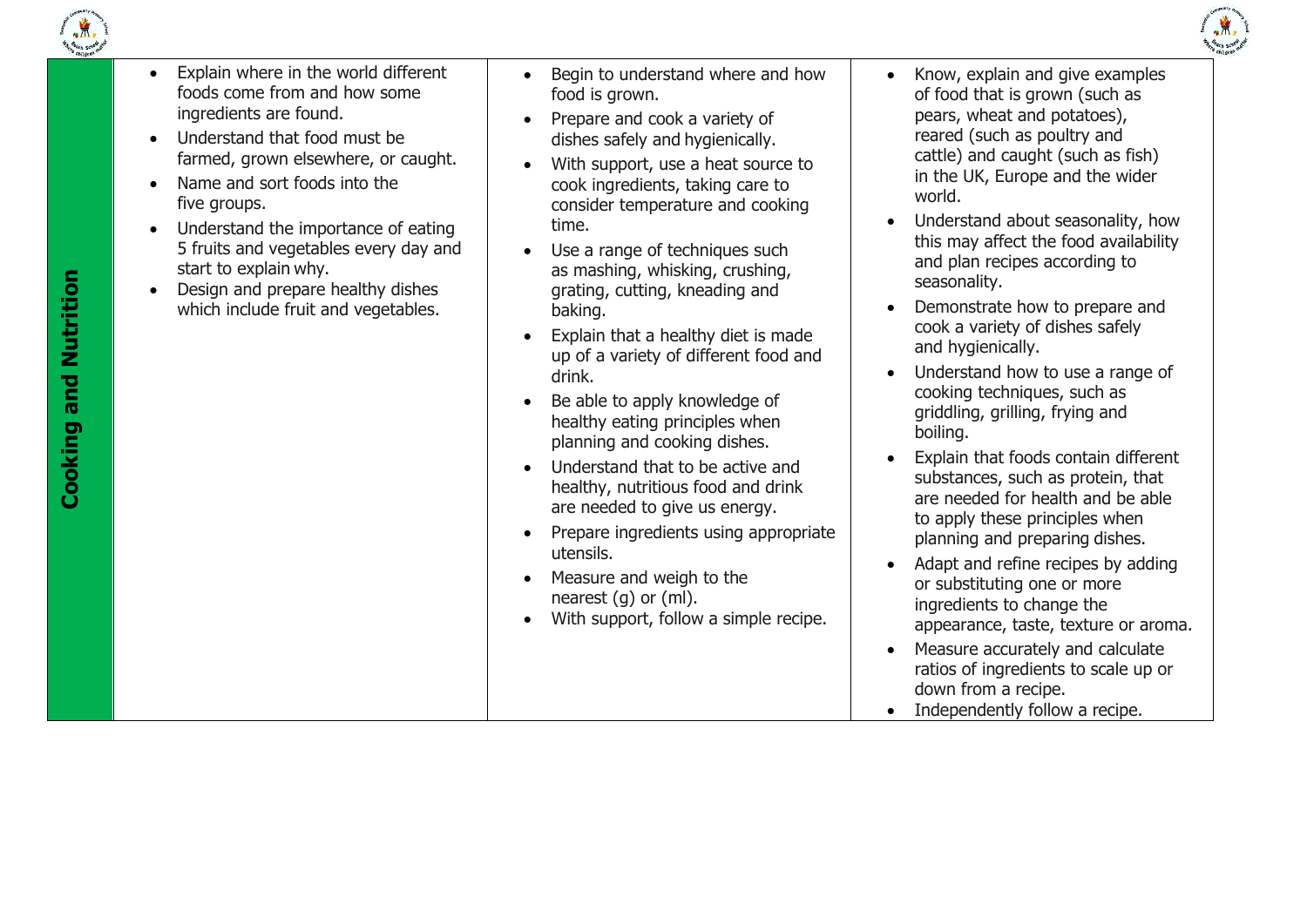

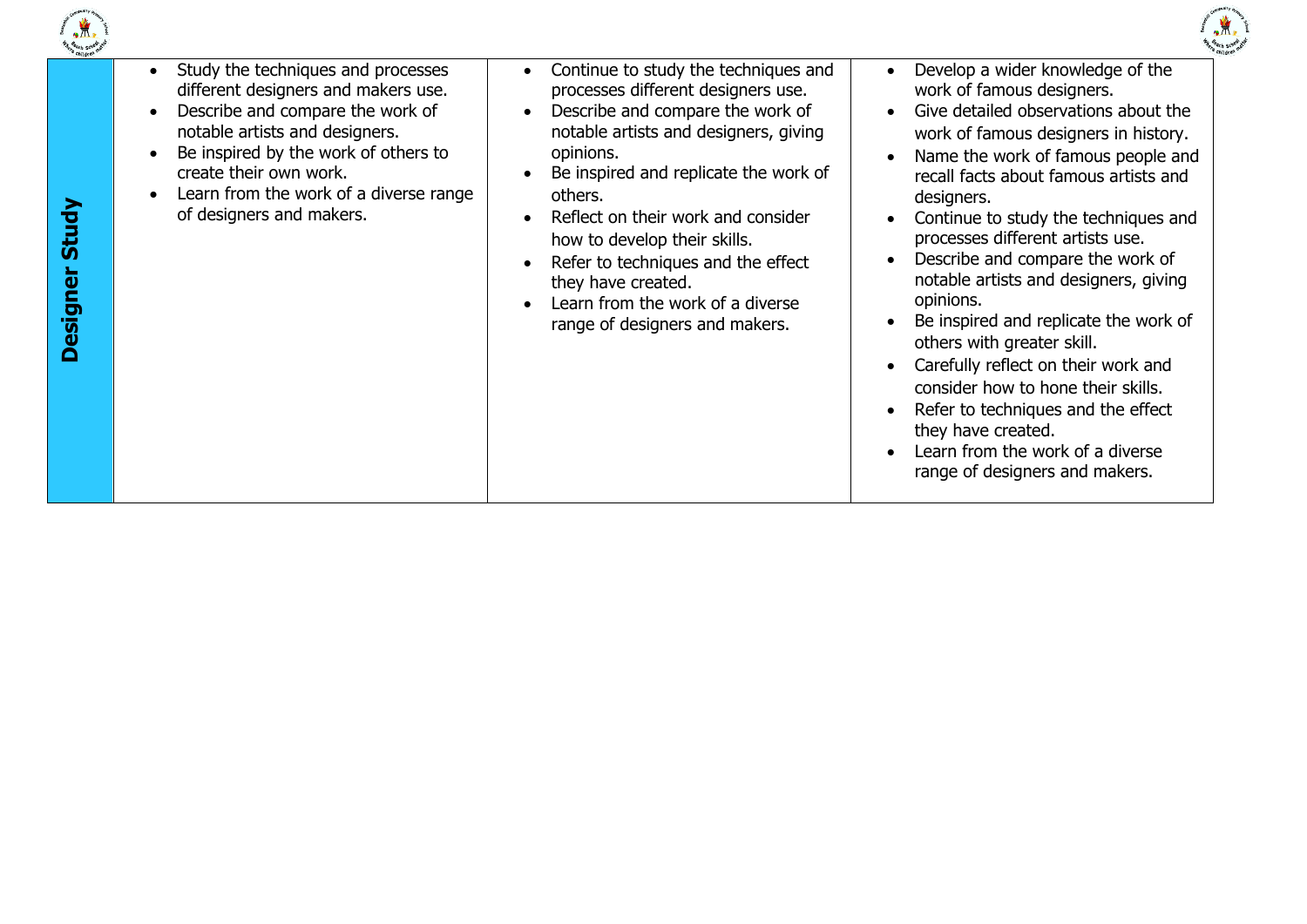



## Design and Technology Vocabulary Progression

This document sets out EYFS, KS1 and KS2 Design and Technology vocabulary under the EYFS Development Matters and National Curriculum. The tables can be used to check pupils' understanding of new vocabulary introduced from EYFS-Y6.

The lists are intended as a guide as to what pupils should know and are not exhaustive. Key terms may be introduced earlier as a challenge for our learners, although it is also important to ensure that learning is new in order to develop and extend learners throughout each phase.

| <b>Phase</b>     | <b>Progression of Vocabulary</b>                                                                                                                                                                                                                                                                                                       |                                                                                                                                                                                                                                          |                                                                                                                                                                                                                                                                                                                                                                              |                                                                                                                                                                                                                                                                                                                                                                          |                                                                                                                                                                                                                                                  |  |
|------------------|----------------------------------------------------------------------------------------------------------------------------------------------------------------------------------------------------------------------------------------------------------------------------------------------------------------------------------------|------------------------------------------------------------------------------------------------------------------------------------------------------------------------------------------------------------------------------------------|------------------------------------------------------------------------------------------------------------------------------------------------------------------------------------------------------------------------------------------------------------------------------------------------------------------------------------------------------------------------------|--------------------------------------------------------------------------------------------------------------------------------------------------------------------------------------------------------------------------------------------------------------------------------------------------------------------------------------------------------------------------|--------------------------------------------------------------------------------------------------------------------------------------------------------------------------------------------------------------------------------------------------|--|
| <b>KS1</b>       | Food and Nutrition:                                                                                                                                                                                                                                                                                                                    | <b>Textiles:</b>                                                                                                                                                                                                                         | <b>Structures:</b>                                                                                                                                                                                                                                                                                                                                                           | Mechanisms:                                                                                                                                                                                                                                                                                                                                                              | <b>Electrical Systems:</b>                                                                                                                                                                                                                       |  |
|                  | fruit and vegetable names,<br>names of equipment and<br>utensils, sensory vocabulary<br>e.g., soft, juicy, crunchy,<br>sweet, sticky, smooth, sharp,<br>crisp, sour, hard flesh, skin,<br>seed, pip, core, slicing,<br>peeling, cutting, squeezing,<br>healthy diet, choosing,<br>ingredients.                                         | colour, fabric, pattern, shape,<br>texture, glue, stick, scissors,<br>sew, needle, felt, hessian,<br>scraps, wool, yarn, thread,<br>net, weave, layers, combine,<br>opinion.                                                             | cut, fold, join, fix structure,<br>wall, tower, framework,<br>weak, strong, base, top,<br>underneath, side, edge,<br>surface, thinner, thicker,<br>corner, point, straight,<br>curved, metal, wood, plastic<br>circle, triangle, square,<br>rectangle, cuboid, cube,<br>cylinder.                                                                                            | slider, lever, pivot, slot,<br>bridge/guide, card, masking<br>tape, paper fastener, join,<br>pull, push, up, down,<br>straight, curve, forwards,<br>backwards, vehicle, wheel,<br>axle, axle holder, chassis,<br>body, cab assembling,<br>cutting, joining, shaping,<br>finishing, fixed, free, moving,<br>mechanism names of tools,<br>equipment and materials<br>used. | N/A                                                                                                                                                                                                                                              |  |
| LKS <sub>2</sub> | Food and Nutrition:                                                                                                                                                                                                                                                                                                                    | <b>Textiles:</b>                                                                                                                                                                                                                         | <b>Structures:</b>                                                                                                                                                                                                                                                                                                                                                           | Mechanisms:                                                                                                                                                                                                                                                                                                                                                              | <b>Electrical Systems:</b>                                                                                                                                                                                                                       |  |
|                  | name of products, names of<br>equipment, utensils,<br>techniques and ingredients<br>texture, taste, sweet, sour,<br>hot, spicy, appearance, smell,<br>preference, greasy, moist,<br>cook, fresh, savoury,<br>hygienic, edible, grown,<br>reared, caught, frozen,<br>tinned, processed, seasonal,<br>harvested, healthy/varied<br>diet. | tie-dye, natural, synthetic, dip,<br>soak, resist, threading,<br>stitching, embroidery, cross<br>stitch, running stitch,<br>shrunken, tease, matting,<br>daub, stamp, emblem, motif,<br>ornamentation, geometric,<br>stylised, abstract. | shell structure, three-<br>dimensional (3-D) shape, net,<br>cube, cuboid, prism, vertex,<br>edge, face, length, width,<br>breadth, capacity, marking<br>out, scoring, shaping, tabs,<br>adhesives, joining, assemble,<br>accuracy, material, stiff,<br>strong, reduce, reuse,<br>recycle, corrugating, ribbing,<br>laminating, font, lettering,<br>text, graphics, decision. | mechanism, lever, linkage,<br>pivot, slot, bridge, guide<br>system, input, process,<br>rotary, oscillating,<br>reciprocating.                                                                                                                                                                                                                                            | series circuit, fault,<br>connection, toggle<br>switch, push-to-make<br>switch, battery, battery<br>holder, bulb, bulb holder,<br>wire, insulator,<br>conductor, crocodile clip,<br>control, program, system,<br>input device, output<br>device. |  |